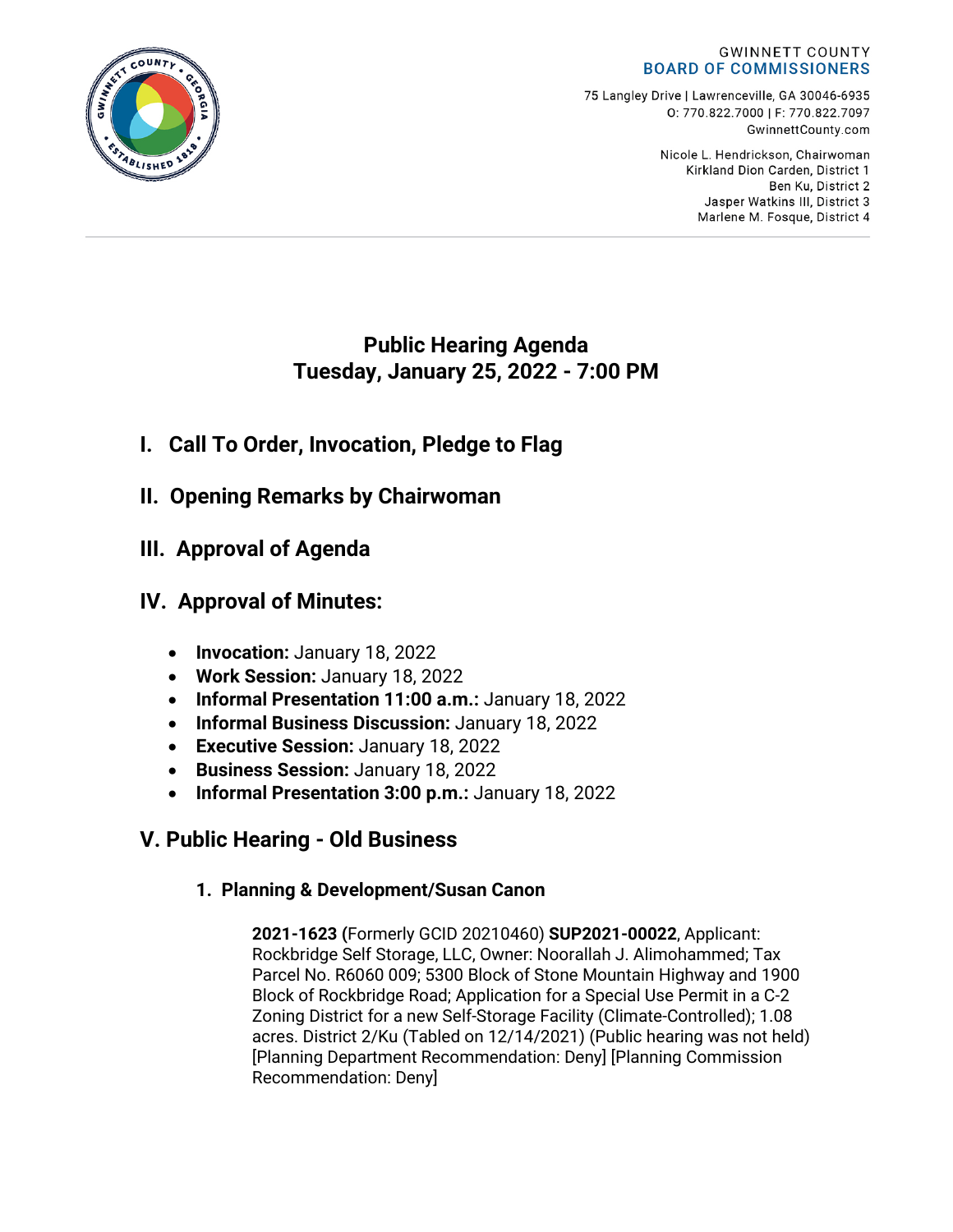### **V. Public Hearing - Old Business**

#### **1. Planning & Development/Susan Canon**

**2021-1620 (**Formerly GCID 20211344) **RZM2021-00044**, Applicant: CKK Development Services, Owners: Cordos Vinicius, Rusu Alexandru, and 3480 Lake Carlton Trust; Rezoning of Tax Parcel Nos. R5126 025, 034, and 042; 3410, 3450, and 3480 Lake Carlton Road; R-100 to R-TH for Townhouses; 22.01 acres. District 3/Watkins (Tabled on 12/14/2021) (Public hearing was not held) [Planning Department Recommendation: Approve with Conditions] [Planning Commission Recommendation: Deny]

**2021-1643 (**Formerly GCID 20211455) **SUP2021-00072**, Applicant: Reginald Crayton, Owner: Ziven Properties, LLC; Tax Parcel Nos. R6208 077 and 105; 3634 East Liddell Road and 3600 Block of Shackleford Road; Special Use Permit in a C-2 Zoning District for a Car Wash; 1.11 acres. District 1/Carden (Tabled on 12/14/2021) (Public hearing was not held) [Planning Department Recommendation: Deny] [Planning Commission Recommendation: Tabled – Date: 2/1/2022]

**2021-1624 (**Formerly GCID 20211158) **RZC2021-00021**, Applicant: Reside Partners, LLC c/o Andersen, Tate & Carr, P.C., Owners: Mansour Properties, LLC, Lifestyle Family, LP, John W. Bailey, Rubin Lansky, et. al., and The Lansky Partnership, LP; Rezoning of Tax Parcel Nos. R7146 050, R7146 031, R7146 001 and R7146 007; 1213 Laurel Crossing Parkway, 2620 Mall of Georgia Boulevard, 2900 Buford Drive, and 2900 Block of Buford Drive; C-2 and RA-200 to MU-R for a Mixed-Use Development; 18.19 acres. District 4/Fosque (Tabled on 12/14/2021) (Public hearing was not held) [Planning Department Recommendation: Approve with Conditions] [Planning Commission Recommendation: Approve with Conditions]

**2021-1646 (**Formerly GCID 20211461) **RZC2021-00025**, Applicant: JLB Partners, LLC, Owner: Executive Committee-Baptist Convention; Rezoning of Tax Parcel No. R7122 005; 6405 Sugarloaf Parkway; R-100, O-I, and C-2 to MU-R for a Mixed-Use Development; 40.45 acres. District 1/Carden (Tabled on 12/14/2021) (Public hearing was not held) [Planning Department Recommendation: Deny] [Planning Commission Recommendation: Tabled – Date: 2/1/2022]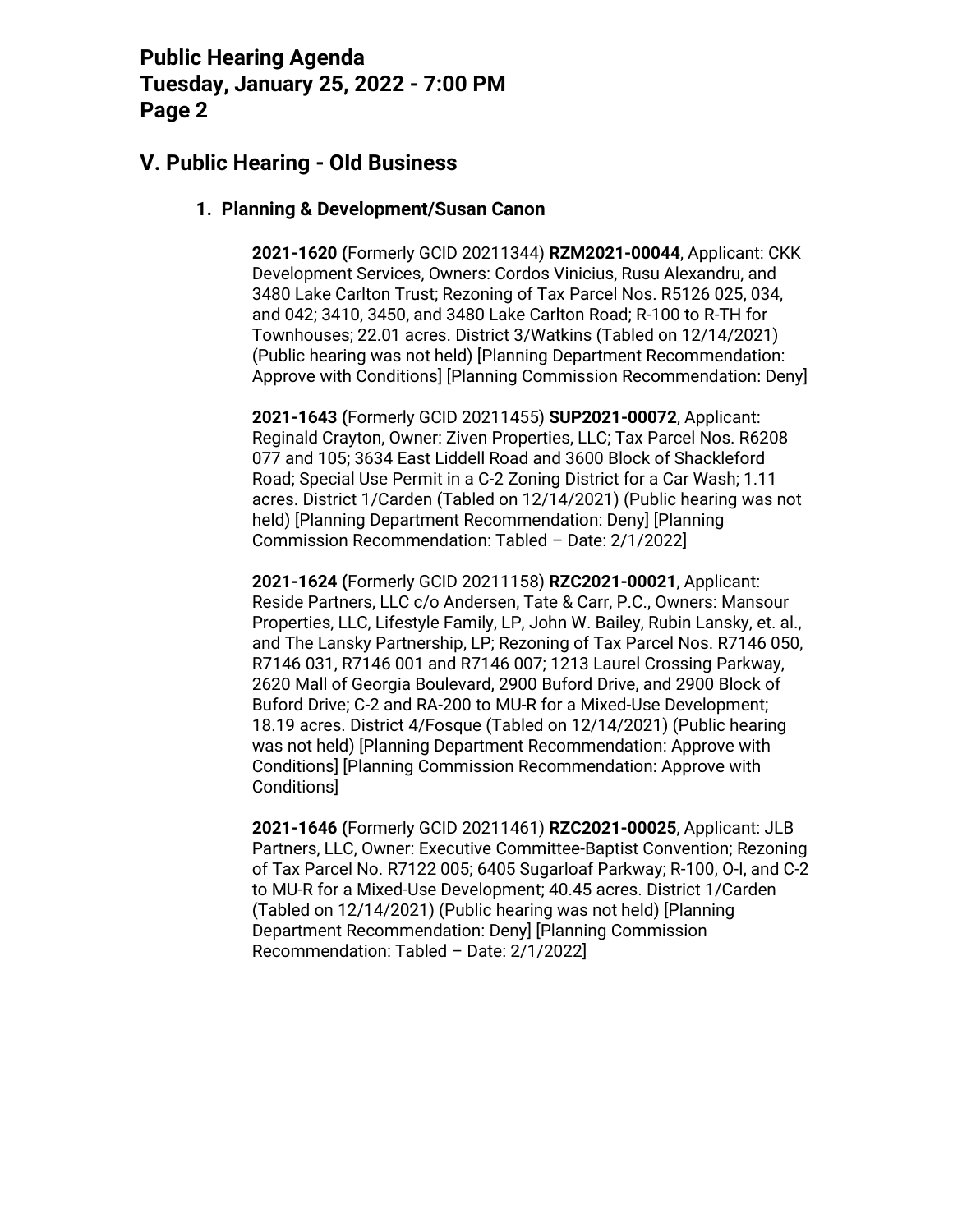### **V. Public Hearing - Old Business**

#### **1. Planning & Development/Susan Canon**

**2021-1625 (**Formerly GCID 20211161) **RZM2021-00034**, Applicant: TPA Residential, LLC c/o Mahaffey Pickens Tucker, LLP, Owner: BCLS Capital, LLC; Rezoning of Tax Parcel Nos. R7157 030 and R7157 102; 6610 Sugarloaf Parkway and 6630 Sugarloaf Parkway; C-2 and M-1 to HRR for Apartments; 7.38 acres. District 1/Carden (Tabled on 12/14/2021) (Public hearing was not held) [Planning Department Recommendation: Approve with Conditions] [Planning Commission Recommendation: Deny]

**2021-1627 (**Formerly GCID 20211162) **RZM2021-00035**, Applicant: Beazer Homes, LLC c/o Mahaffey Pickens Tucker, LLP, Owners: The Lansky Partnership, LLLP, David Werber, Martin Werber, and David Werber and Martin Werber as co-executors of the Estate of Mildred Werber; Rezoning of Tax Parcel No. R7148 006; 800 Block of Rock Springs Road; R-100 to R-TH for Townhouses; 54 acres. District 1/Carden (Tabled on 12/14/2021) (Public hearing was not held) [Planning Department Recommendation: Approve with Conditions] [Planning Commission Recommendation: Deny]

**2021-1648 (**Formerly GCID 20211463) **RZM2021-00049**, Applicant: Grayson Development, LLC, c/o Mahaffey Pickens Tucker, LLP, Owner: Grayson Development, LLC; Rezoning of Tax Parcel No. R5164 008; 3195 Loganville Highway; C-2 to R-TH for Townhouses; 13.58 acres. District 3/Watkins (Tabled on 12/14/2021) (Public hearing was not held) [Planning Department Recommendation: Deny] [Planning Commission Recommendation: Tabled – Date: 2/1/2022]

**2021-1621 (**Formerly GCID 20211359) **RZR2021-00046**, Applicant: CasGwyn Construction, LLC c/o Andersen, Tate & Carr, P.C., Owner: James P. Baskin; Rezoning of Tax Parcel No. R5188 006; 2766 Camp Mitchell Road; R-100 to TND for a Single-Family Detached Subdivision; 13.47 acres. District 3/Watkins (Tabled on 12/14/2021) (Public hearing was not held) [Planning Department Recommendation: Deny] [Planning Commission Recommendation: Deny]

**2021-1638 (**Formerly GCID 20211362) **RZR2021-00049**, Applicant: DVC, LLC, Owners: Larry Nash, Barbara Cox Mahaffey, and Nell Cox Nash; Rezoning of Tax Parcels Nos. R5327 025 and 035; 2311 and 2331 Harbins Road; RA-200 to OSC for a Single-Family Detached Subdivision; 47 acres. District 3/Watkins (Tabled on 12/14/2021) (Public hearing was not held) [Planning Department Recommendation: Approve with Conditions as R-100] [Planning Commission Recommendation: Tabled – Date: 2/1/2022]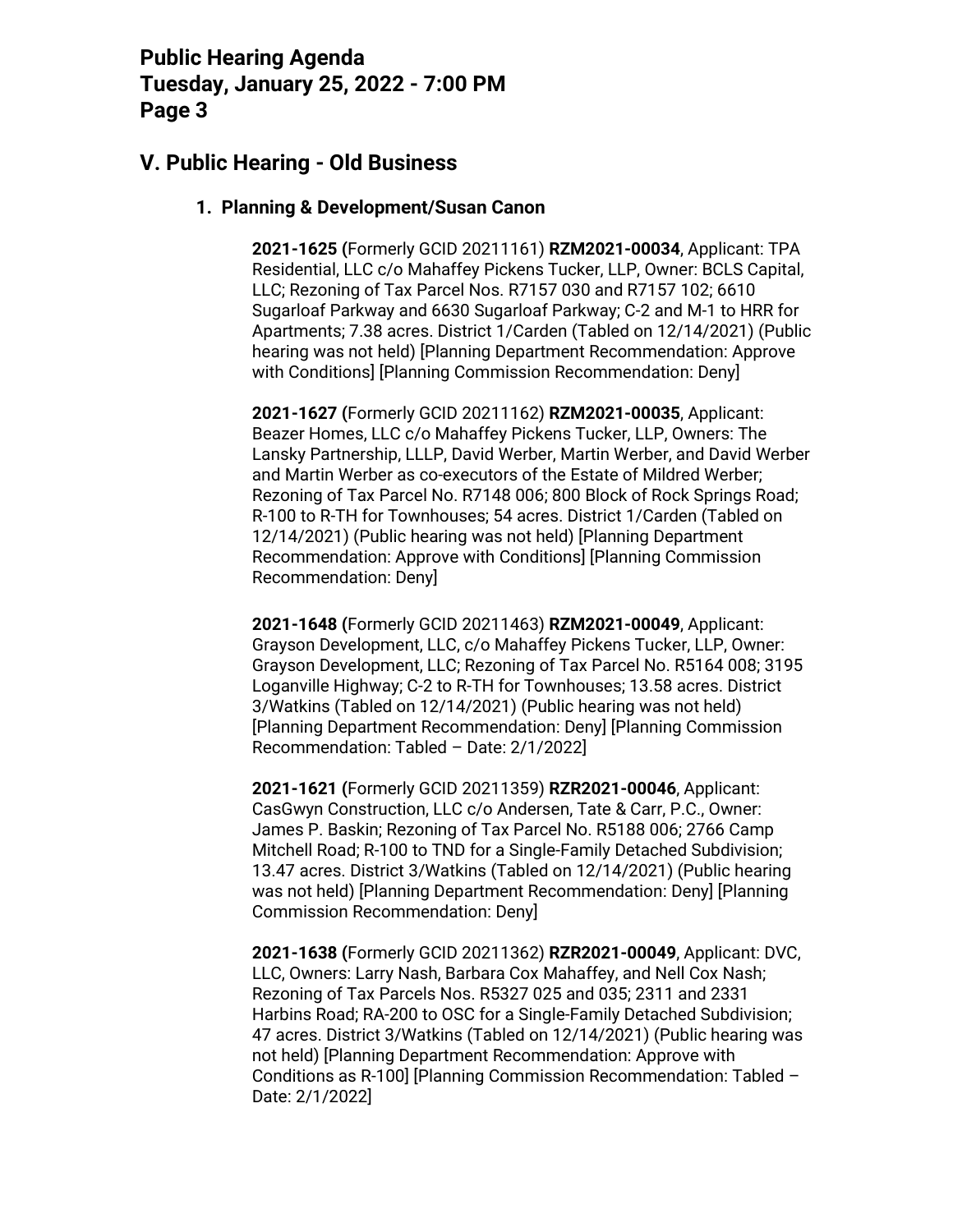### **V. Public Hearing - Old Business**

#### **1. Planning & Development/Susan Canon**

**2021-1645 (**Formerly GCID 20211460) **RZR2021-00052**, Applicant: Parkland Communities, Inc. c/o Alliance Engineering and Planning, LLC., Owners: Christopher and Jean Tran; Rezoning of Tax Parcel No. R5009 002A; 2810 Mountain View Road; R-100 to R-60 for a Single-Family Detached Subdivision; 7.86 acres. District 3/Watkins (Tabled on 12/14/2021) (Public hearing was not held) [Planning Department Recommendation: Deny] [Planning Commission Recommendation: Deny]

### **VI. Public Hearing - New Business**

#### **1. Change in Conditions**

**2022-0044 CIC2022-00001,** Applicant: 6590 Sugarloaf Investments, LLC, c/o Andersen, Tate & Carr, P.C., Owner: Blue Panther Development, LLC., Tax Parcel No. R7122 185; 6590 Sugarloaf Parkway; Change in Conditions of Zoning for Property Zoned C-2, 1.63 acres, District 1/Carden [Planning Department Recommendation: Deny] [Planning Commission Recommendation: Tabled – Date: 2/1/2022]

**2022-0045 CIC2022-00004,** Applicant: Timothy and Yenhua Pugh, Owner: Yenhua Shen Pugh, Tax Parcel No. R7183 003B; 3495 Hamilton Mill Road; Change in Conditions of Zoning for Property Zoned O-I, 0.83 acres, District 4/Fosque [Planning Department Recommendation: Approve with Conditions] [Planning Commission Recommendation: Approve with Conditions]

#### **2. Special Use Permit**

**2022-0042 SUP2022-00002,** Applicant: 6555 McDonough Partners, LLC c/o Troutman Pepper Hamilton Sanders, Owner: 6555 McDonough Partners, LLC, Tax Parcel No. R6194 194; 6555 McDonough Drive; Special Use Permit in a M-1 Zoning District for Truck and Trailer Rental, 5.04 acres, District 2/Ku [Planning Department Recommendation: Approve with Conditions] [Planning Commission Recommendation: Approve with Conditions]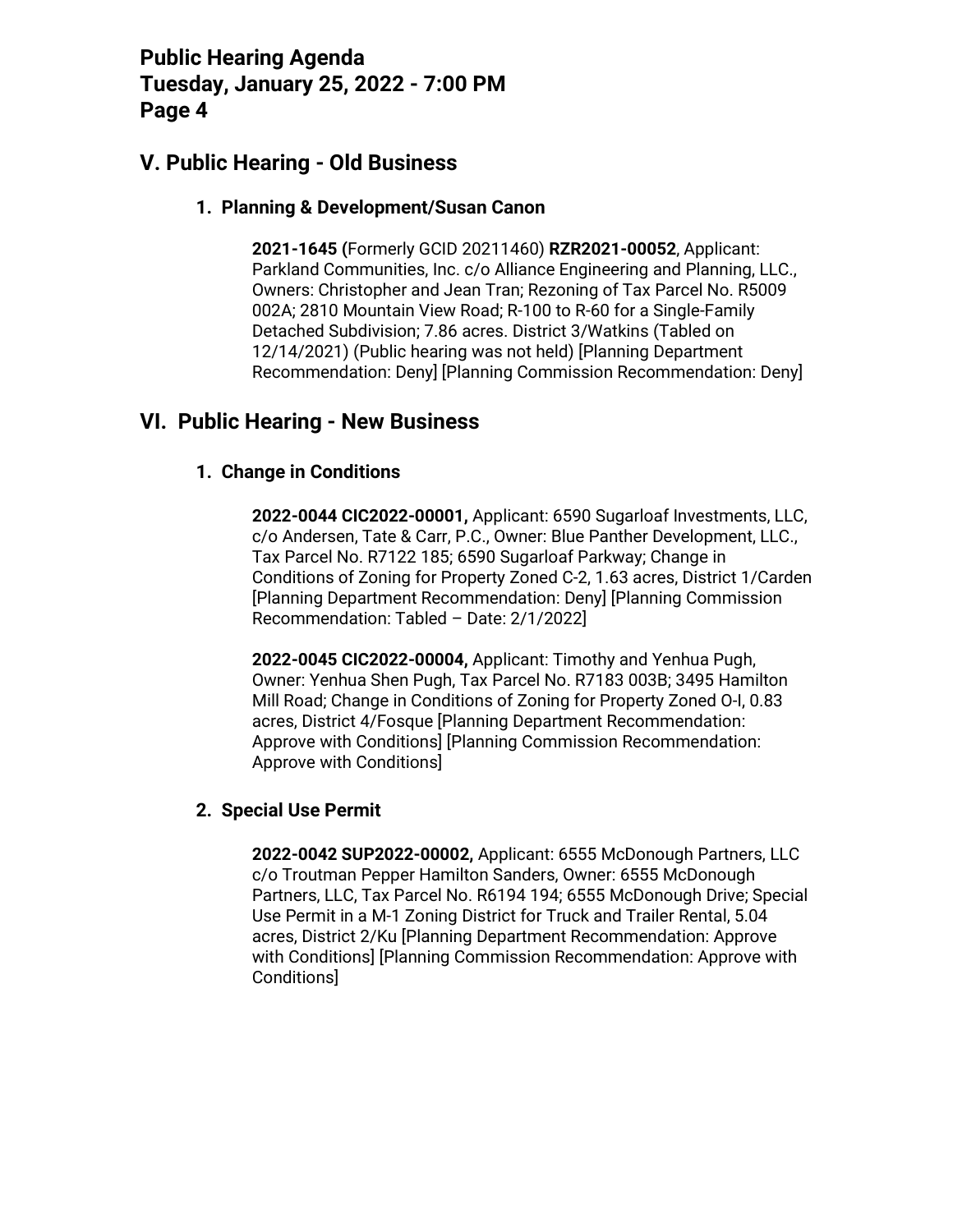### **VI. Public Hearing - New Business**

### **2. Special Use Permit**

**2022-0043 SUP2022-00003,** Applicant: Sylanna Williams, Owner: Sylanna Williams, Tax Parcel No. R5123 045; 2450 Rosebud Road; Special Use Permit in a R-100 Zoning District for a Personal Care Home, 2.44 acres, District 3/Watkins [Planning Department Recommendation: Approve with Conditions] [Planning Commission Recommendation: Approve with Conditions]

**2022-0058 SUP2021-00071,** Applicant: Tonya Alston, Owner: Mountain East, LLC; Tax Parcel No. R6059 009; 2165 West Park Court, Suite I; Special Use Permit in a M-1 Zoning District for a Daycare Facility; 3.73 acres. District 3/Watkins [Planning Department Recommendation: Approve with Conditions] [Planning Commission Recommendation: Approve with Conditions]

#### **3. Rezonings**

**2022-0050 RZM2022-00001,** Applicant: Brand Properties, LLC, c/o Alliance Engineering and Planning, Owner: Sugarloaf InfraProp Hwy85, LLC; Rezoning of Tax Parcel No. R7114 236; 2730 Sever Road; O-I to RM-24 for Apartments; 9.96 acres. District 1/Carden [Planning Department Recommendation: Approve with Conditions] [Planning Commission Recommendation: Tabled – Date: 2/1/2022]

**2022-0046 RZR2022-00001,** Applicant: Brenda Correa, Owner: Brenda Correa; Rezoning of Tax Parcel No. R5014 051; 2796 Oak Road; M-1 to R-75 for a Single-Family Detached Residence; 0.51 acres. District 4/Fosque [Planning Department Recommendation: Approve with Conditions] [Planning Commission Recommendation: Approve with Conditions]

**2022-0047 RZR2022-00002,** Applicant: T&B, LLC, Owner: T&B, LLC; Rezoning of Tax Parcel No. R7060 007; 2253 Old Peachtree Road; RA-200 to R-100 for a Single Family Detached Residential Subdivision; 9.47 acres. District 4/Fosque [Planning Department Recommendation: Approve with Conditions] [Planning Commission Recommendation: Approve with Conditions]